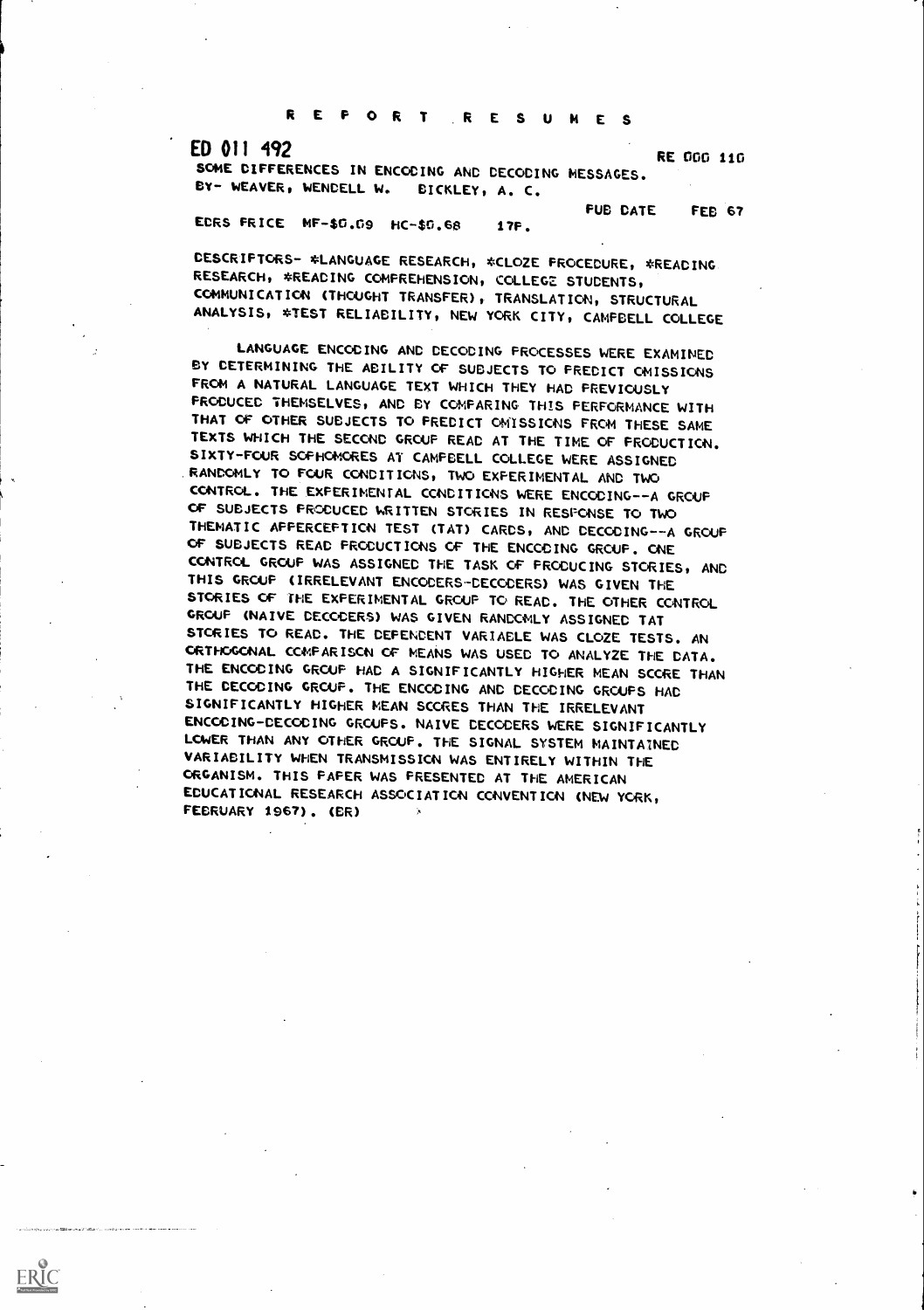#### U.S. DEPARTMENT OF HEALTH, EDUCATION & WELFARE OFFICE OF EDUCATION

.<br>Samara jihay 21 kilometra 1990 jihay 200

 $\mathbb{R}^{\frac{1}{2}}$  . The set of  $\mathbb{Z}^{2}$  and  $\mathbb{R}^{2}$  , the set of  $\mathbb{R}^{2}$  , we have the set

THIS DOCUMENT HAS SEEN REPRODUCED EXACTLY AS RECEIVED FROM THE PERSON OR ORGANIZATION ORIGINATING IT. POINTS OF VIEW OR OPINIONS STATED DO NOT NECESSARILY REPRESENT OFFICIAL OFFICE OF EDUCATION POSITION OR POLICY.

"Some Differences in Encoding and Decoding Messages"

Wendell W. Weaver

University of Georgia

and A. C. Bickley

Campbell College

A paper presented at the American Educational Research Association Convention, New York. Febuary, 1967.

**A Marine Marshall** 

Also: In Press: The Journal of the Reading Specialist, May, 1967

<u> 1 januari 1999 – 1999 – 1999 – 1999 – 1999 – 1999 – 1999 – 1999 – 1999 – 1999 – 1999 – 1999 – 1999 – 1999 – 19</u>

 $\mathbf{\Omega}$ 49 D011. w

 $\overline{O}$ 

 $\overline{O}$ 

 $\mathfrak{p}$ 

ERIC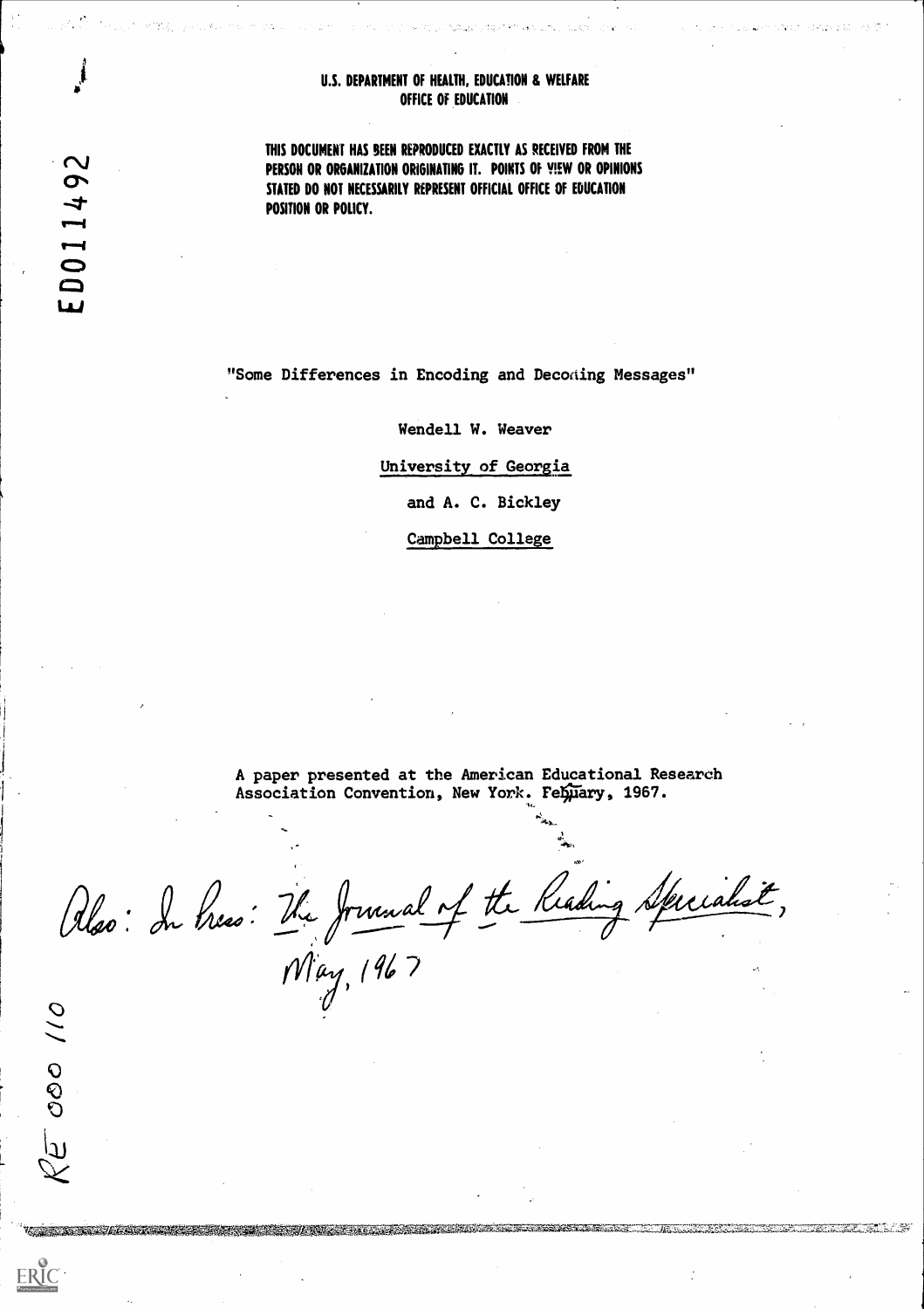"Some Differences in Encoding and Decoding Messages"

 $\Delta = \text{trig}(\mathbf{g}_0, \mathbf{g}_1, \mathbf{g}_2, \mathbf{g}_3) = \text{trig}(\mathbf{g}_0, \mathbf{g}_1, \mathbf{g}_2, \mathbf{g}_3, \mathbf{g}_3, \mathbf{g}_4, \mathbf{g}_5) = \text{trig}(\mathbf{g}_0, \mathbf{g}_1, \mathbf{g}_2, \mathbf{g}_3, \mathbf{g}_4, \mathbf{g}_5) = \text{trig}(\mathbf{g}_0, \mathbf{g}_1, \mathbf{g}_2, \mathbf{g}_3, \mathbf{g}_5) = \text{trig}(\mathbf{g}_0$ 

Wendell W. Weaver University of Georgia and A. C. Bickley Campbell College

The purpose of this study is to determine the ability of subjects 'co predict the omissions from a natural language text which they had previously produced themselves, as contrasted with the ability of other subjects to predict omissions from these same texts which they had read at the time of production.

Relationships between language production and language interpretation are still largely undefined. One difficulty is that of establishing from the use of the natural language the degree of organization and flexibility under encoding and decoding. One of the most productive ways to think of organization is in terms of predictability. The more predictable an event, the more organized. Variability implies a degree of unpredictability i.e. of disorganization. This holds true in the second law of thermodynamics as well as in the mathematical statements of the redundancy of a communication system. Language when viewed as the transmission of signals carrying a message through a communication channel might well be interpreted in terms of. these "more or less predictable" paradigms also.

Considered in this manner it would seem that the individual organism would be more organized, that is, he would exhibit more predictable language behavior, if he were later decoding messages which he originated

 $\sim 0.1$ 

 $\sim 20$ 

ERIC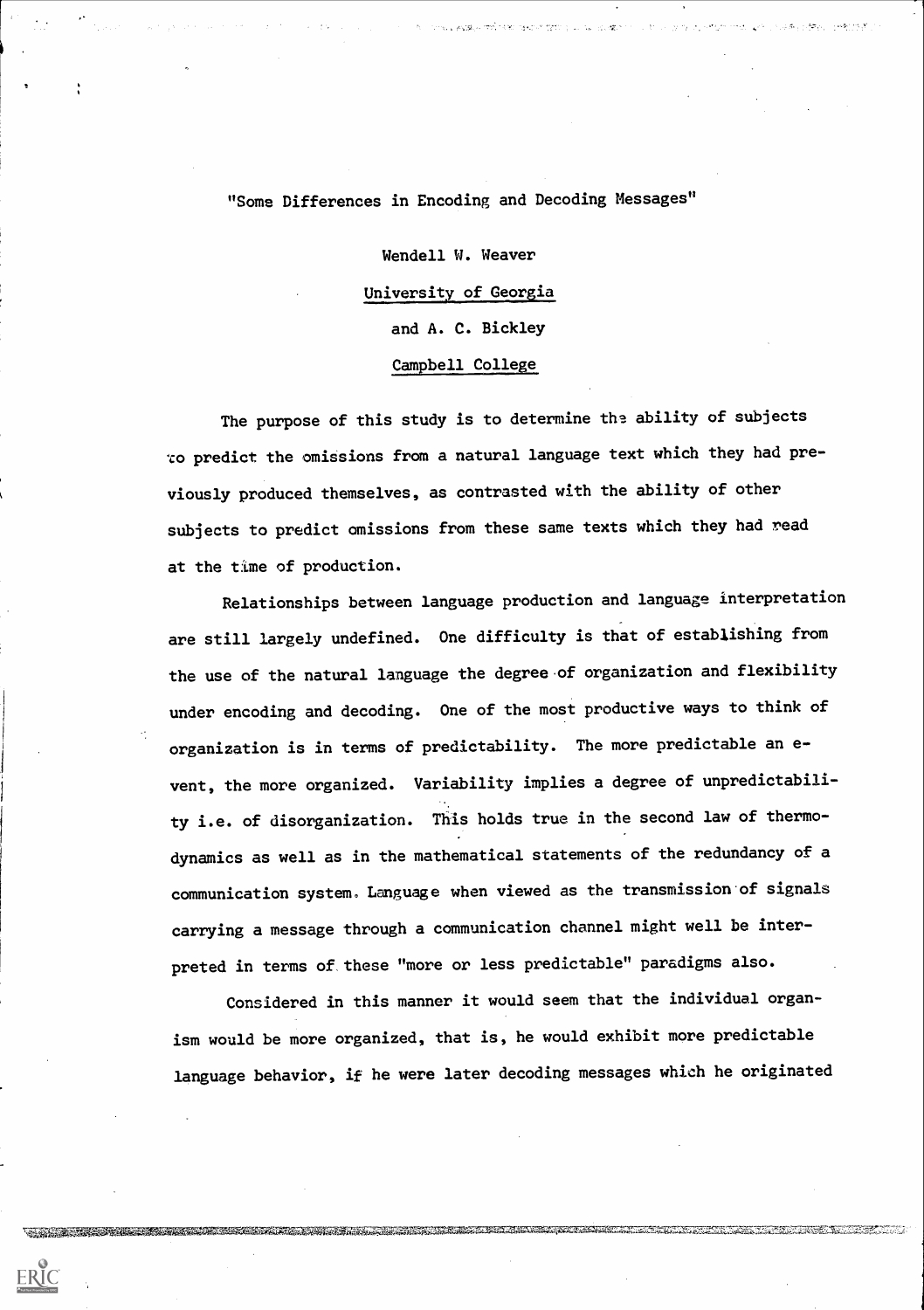as source, than if he were decoding messages originated by other sources.

A PARTICULAR DE COMPANYMENTO OPINIMADO A CONTINUE DE CARDIO DE CARDIO DE CARDIO DE CARDIO DE CARDIO DE CARDIO D

There are obvious symmetries between "encoding"--the process whereby a message (originating in a source) is transformed into signals that can be carried by a communications channel, and "decoding"--the process where a receiver transforms signals into messages for a destination. The physical form of particular signals are the same whether transmitted or received. For example, "dog" is sent and received in the same form. At the level of the sign-vehicle then, it seem appropriate to assume that in the neural code "dog" has the same representation whether it is transmitted or received. Within the interpretive system there are asymmetries however, as when a wife says to a husband, "you sly dog," and the husband decodes this as, "I'm a clever man," but the wife as source is originating the message, "you dirty dog."

Analysis of language a communications model is complicated by the fact that one unit i.e. the person, is both source, transmitter, receiver, and destination of messages. In his role as source the individual probably produces messages beyond his capacity to transduce into signals appropriate for communications. These incommunicable neurophysicological states, however, overlap with states of the organism which can be communicated, in such a manner that at many points difficulty arises within the organism in distinguishing those states which have been communicated from those which have not. It also would seem that as in all communications systems a matching of states, at the level of source and destination as well as at the level of transmitting and receiving, is necessary if communication is to occur. If this be true, messages of the transmitting

ERIC

 $\mathbf{2}$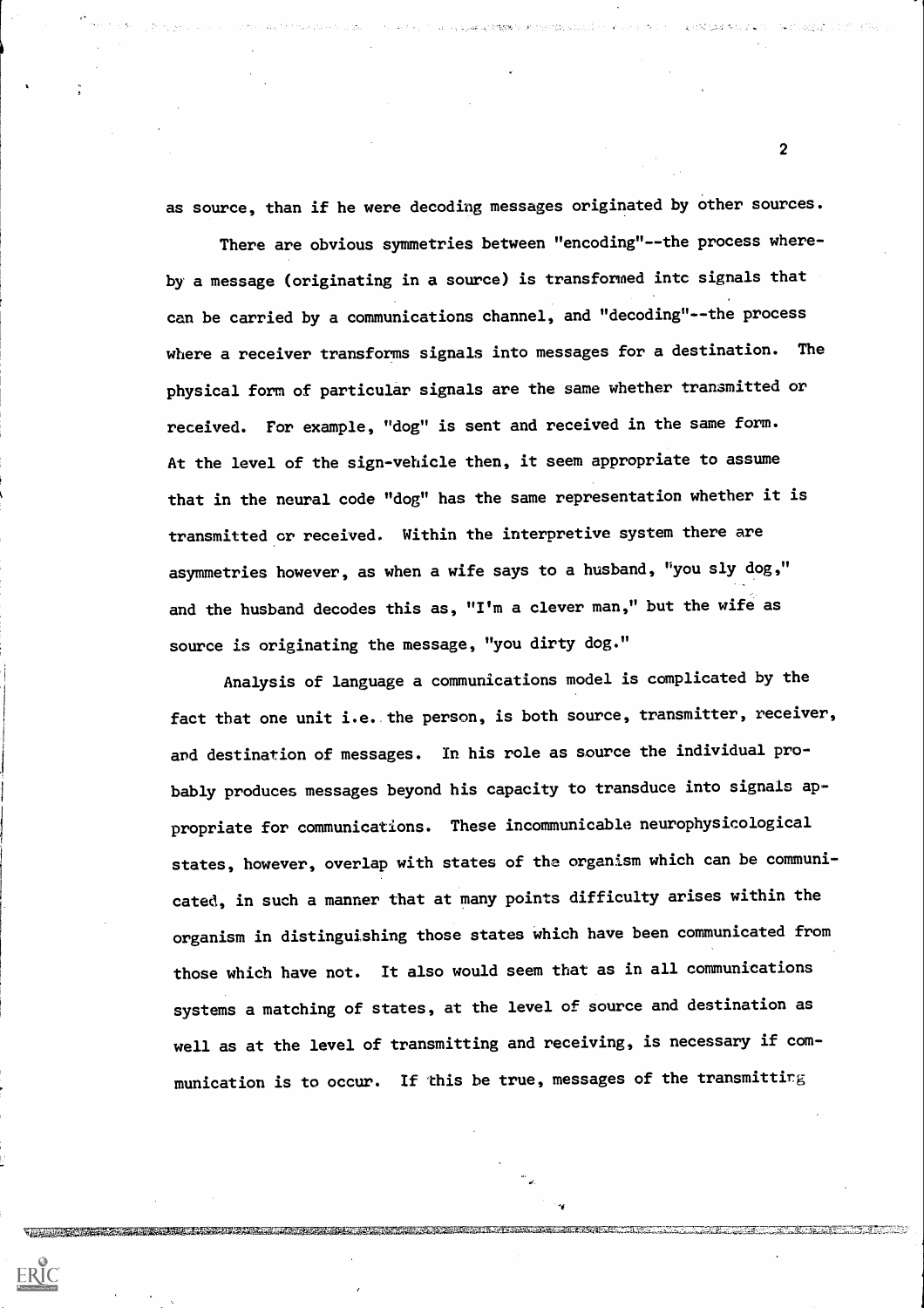organism will be lost on certain receivers because to them, part of the transmission is in the form of misinterpreted signals i.e. noise.

One difficulty present in drawing analogies between human and electronic communications system is the differing effect of "noise" in the two systems. in an electronic system noise is introduced in the "channel" and there is a constant attempt to overcome its distorting effects. In the human communication system noise in the channel is likewise undesirable, but this is not the only noise present. There is noise introduced by the prior organization i.e. the past learnings, of the destination of a message. This noise may take the form of "misreadings" or the form of "variant readings" to use I. A. Richards' (1960) terms. Because they ordinarily indicate deficient decoding skills, misreadings should be eliminated, but varient readings are quite another matter. Strictly speaking, communication only occurs when the intent of the author is interpreted precisely by the desination. One would guess however, that much of advancing knowledge is built on the use of one individuals verbal production to buttress conceptual structures quite foreign-to the intention of that individual. Communication fails, but the intended communication has an effect, and perhaps a profound one, nevertheless. Noise, then, in a human communications system may have, socially, a facilltating effect. Also, within a single organism these problems of transduction and matching should be greatly attenuated.

In a communications system constructed by a communications engineer the function of the various parts of the system are readily separable and thus the characteristics of each element easily ascertained or designed.

 $\sim 10^{11}$  km s  $^{-1}$ 

<u> 1989 - An Aonaich ann an Comhair ann an Comhair ann an Comhair ann an Comhair ann an Comhair ann an Comhair a</u>

THE RESIDENCE OF A PRODUCT CHANGE OF THE CONTRACTOR

ERIC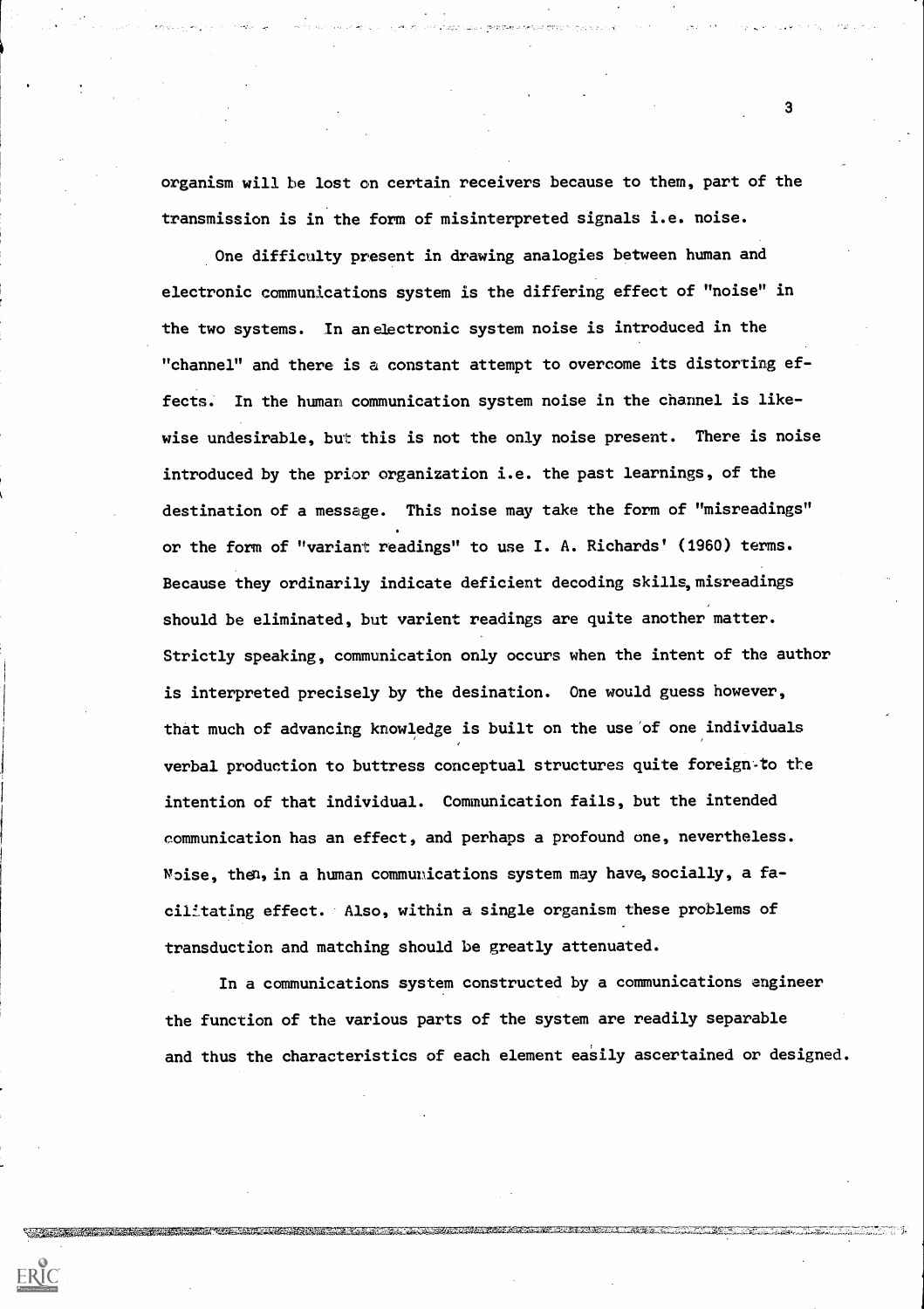In animate matter, however, functional relationships of elements can only be inferred from confounded organismic output, either elicited or emitted.

Since the system most open to us is the signal system, the transmitting and receiving functions of human communication are more open to us. The great difficulty is that of going beyond the signal production and signal perception mechanisms to examine the source and the destination of messages. Here, apparently, lie most of the asymmetries in human communications systems; this is where most of the "noise" originates. Some of these asymmetries undoubtedly have genetic bases; other probably are of a chemical and physical nature relating to the specific structure and metabolism of the organism; others are related to the differential storage of information concerning the environment i.e. learning. A message, then, having its source, transmission, reception, and destination in one organism would seem to be the most highly organized, i.e. the most predictable, message possible for that individual. One would expect the person to be able to reproduce his own language productions with higher accuracy than he would be able to reproduce the language productions of another.

In this paper the terms "source," "transmitter," "channel," "receiver," "destination," "message," and "noise" are used in the technical communication theory sense. The idea is that when a person writes he codes internal neurophysiological messages into a language display which permits its transmission through a communication channel; when a person reads he decodes incoming signals from a language display into an internal neurophysiological messages.

**TITLE AND LEADERS** 

ERIC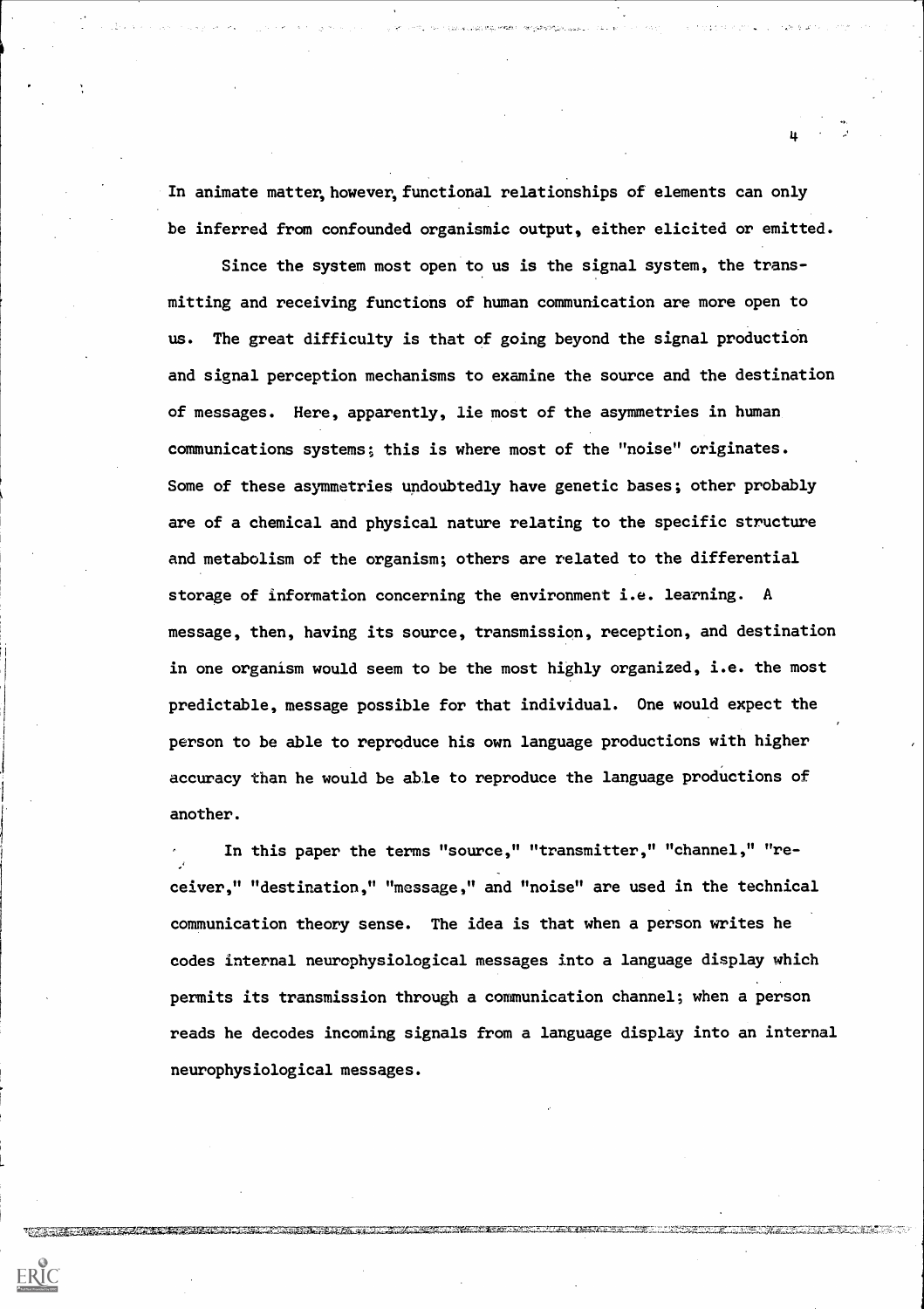#### Method

The experimental procedure involved requiring language production (encoding) of one group of Ss in response to TAT stimulus cards. Another group of subjects read these productions soon after they were finished. Later, all subjects (producers and readers) were tested for their ability to replace words which had been deleted from these productions.

Cloze tests are made by a language mutilation technique developed by Wilson Taylor in 1953. All cloze tests in this study were made by completely deleting every seventh word, beginning the count with the first word, in the TAT stories which were produced by one experimental group. This is generally called an "any-word" cloze deletion. The task of the subject is to try to supply the exact word which was removed from the passage.

The subjects were 64 sophomores randomly selected from 255 sophomores at Campbell College and assigned, again at random, to four conditions.

Two experimental and two control treatments were designed. One experimental group was assigned the task of producing written stories in response to two TAT cards (numbers 2 and 17GF). Two days later they were given cloze tests which were made by deleting every seventh word of their own stories. The second experimental group was assigned the task of reading the stories produced by, the first experimental group above. Two days later they were given cloze tests covering the material they had read, and which, of course, was the same cloze test that the producer of the story had completed.

One control group was assigned the task of producing written stories

 $\sim$ 

<u> 1983 - Andrew Stadt Grunder, amerikan besteman ing dikenali pada 2000 meter di sebagai pada sebagai di sebagai</u>

ERIC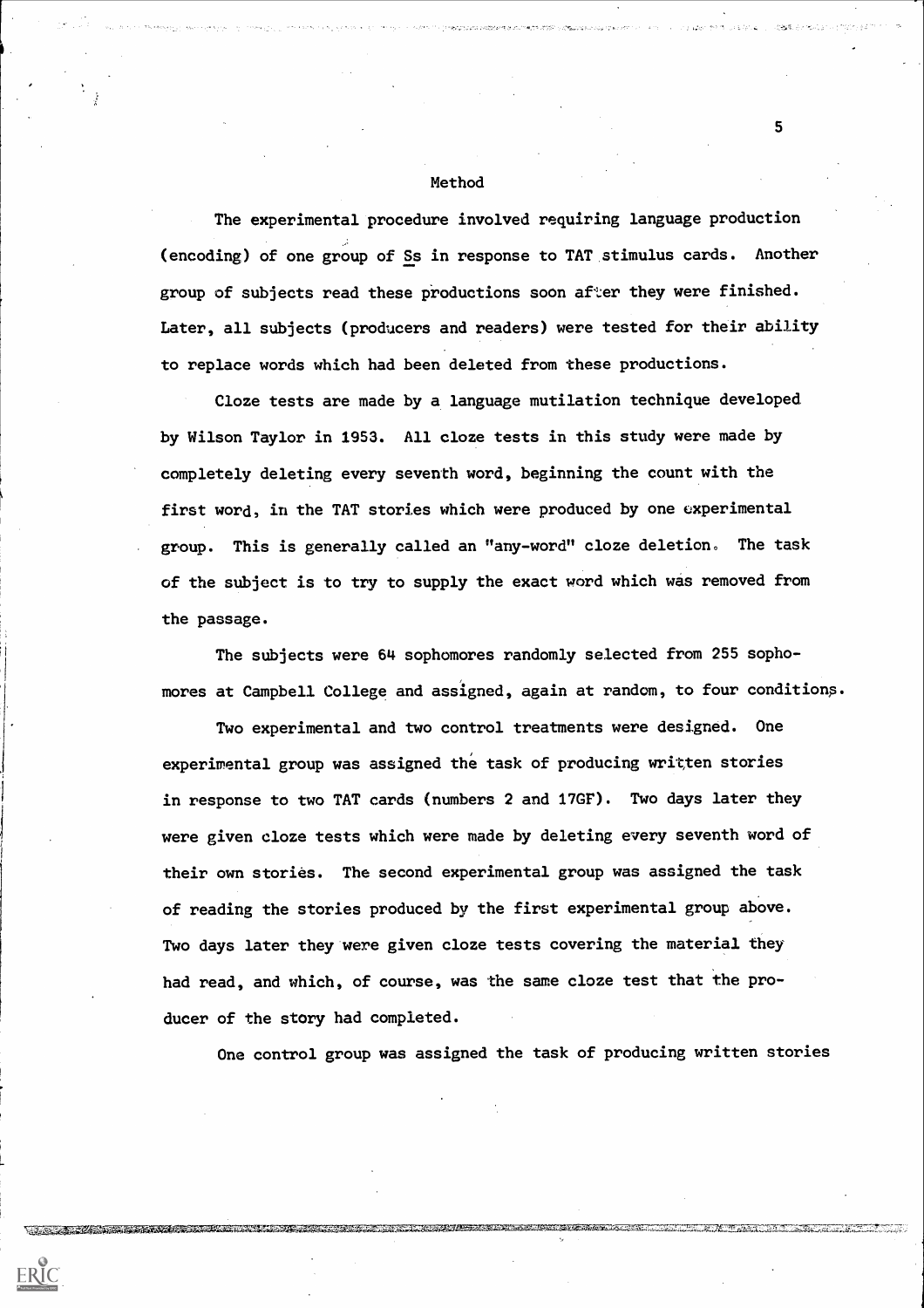in the same manner as the experimental group. They did not see these stories again. As soon as they had finished writing their stories they were given stories produced by the experimental group, above, to read. Two days later they were given cloze tests covering the material they had read. The other control group did not produce but were given randomly assigned TAT stories to read. Two days later these were given cloze tests produced by the experimental group but which they had not seen before. To summarize: the four treatments were encoding (i.e. producers), decoding (i.e. readers) and the two control groups, irrelevant encoders--decoders, and naive decoders.

The statistical analysis was by a planned comparison among means. Weights were assigned as in Table 1. The reasons for the orthogonal com-

Insert Table 1 about here

parisons are as follows.

ERIC

in Marie Media (San Barbara) anath<mark>r</mark>

1. The encoding group should have a significantly higher mean score than the decoding group. The encoding group having encoded a message which they subsequently re-encoded, in part, should score higher than the group who encoded, in part, a message which they had only decoded before.

2. The encoding and decoding group should have a significantly higher mean score than the irrelevant encoding--decoding groups. The encoding--decoding group had previously encoded a message using the same stimuli as that of the decoding group. Their cloze scomes however

**TERM AND A RELEASE AND MORE IN THE RELEASE OF A RELEASE AND CONTRACT OF A RELEASE AND LOCAL CONTRACT OF A RELEASE OF A RELEASE OF A RELEASE OF A RELEASE OF A RELEASE OF A RELEASE OF A RELEASE OF A RELEASE OF A RELEASE OF**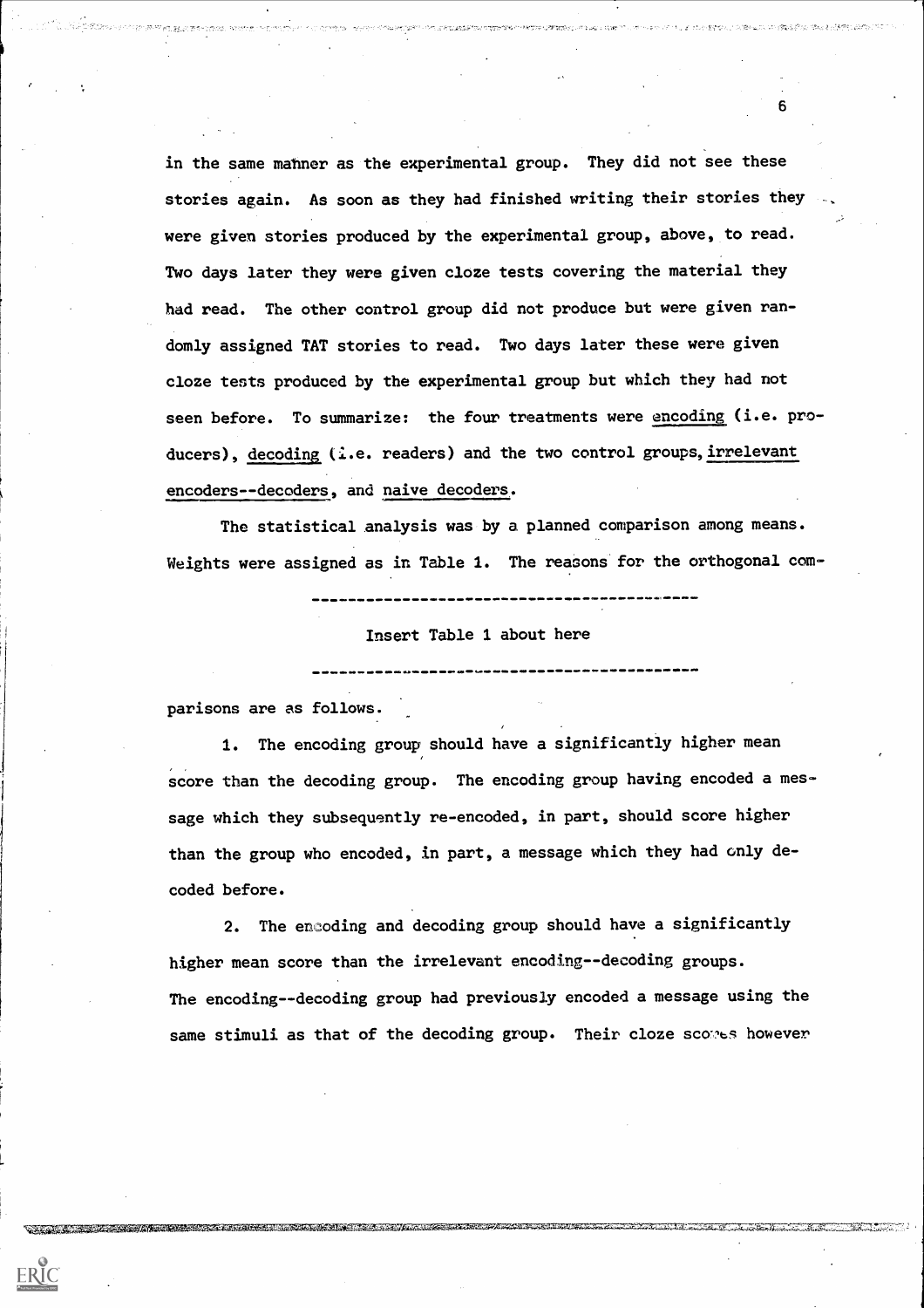are based on material which they had previously decoded. They were thus encoding, in part, the specific message which they had only decoded before and thus, should be more like the decoding group. A nonsignificant difference here would indicate a relationship between encoding and decoding related to prior encoding or messages on topics similar but not identical to the original topic.

ดูการสองแดงชุดพระอ.ศ.จ. <del>กล่อ.สมมพศ ต</del>กษรจางจุด<u>-สหวันต์ & 200 ร</u>าว

 $T_{\rm c}$  and  $T_{\rm c}$ 

HOW STREAMS AN AVEC IN DISPLACEMENT WITH A

3. The naive decoders should have a mean score significantly lower than the mean of all other groups. Numerous studies have noted differences between pre-cloze--cloze test given with previous experience without the particular language passage, and post-cloze--cloze tests which are given after experience with particular language passage. This differential exists in this comparison.

#### Results

The results of the planned comparisons were as follows:

#### Insert Table 2 about here

---------------

The level of confidence was set at .01 (one-tailed test) before statistical computations were carried out. The three comparisons were statistically significant in the predicted directions.

It is also important to note here that the results from two previous pilot studies confirmed the relationships exhibited here. In addition, both pilot studies varied the time, between the same treatments discussed here and the measurement by the cloze tests, for the fixed conditions of two and eight days. There was no significant difference between days or of interaction between days and treatments.

<u> Alban Alban Alban a</u>

TERRET ET ALTERNATIVE EN LA PRODUCTION DE L'ANCHE DE L'ANCHE L'ANCHE L'ANCHE L'ANCHE L'ANCHE L'ANCHE L'ANCHE L

 $\mathcal{P}=\mathcal{P}$ 

ERIC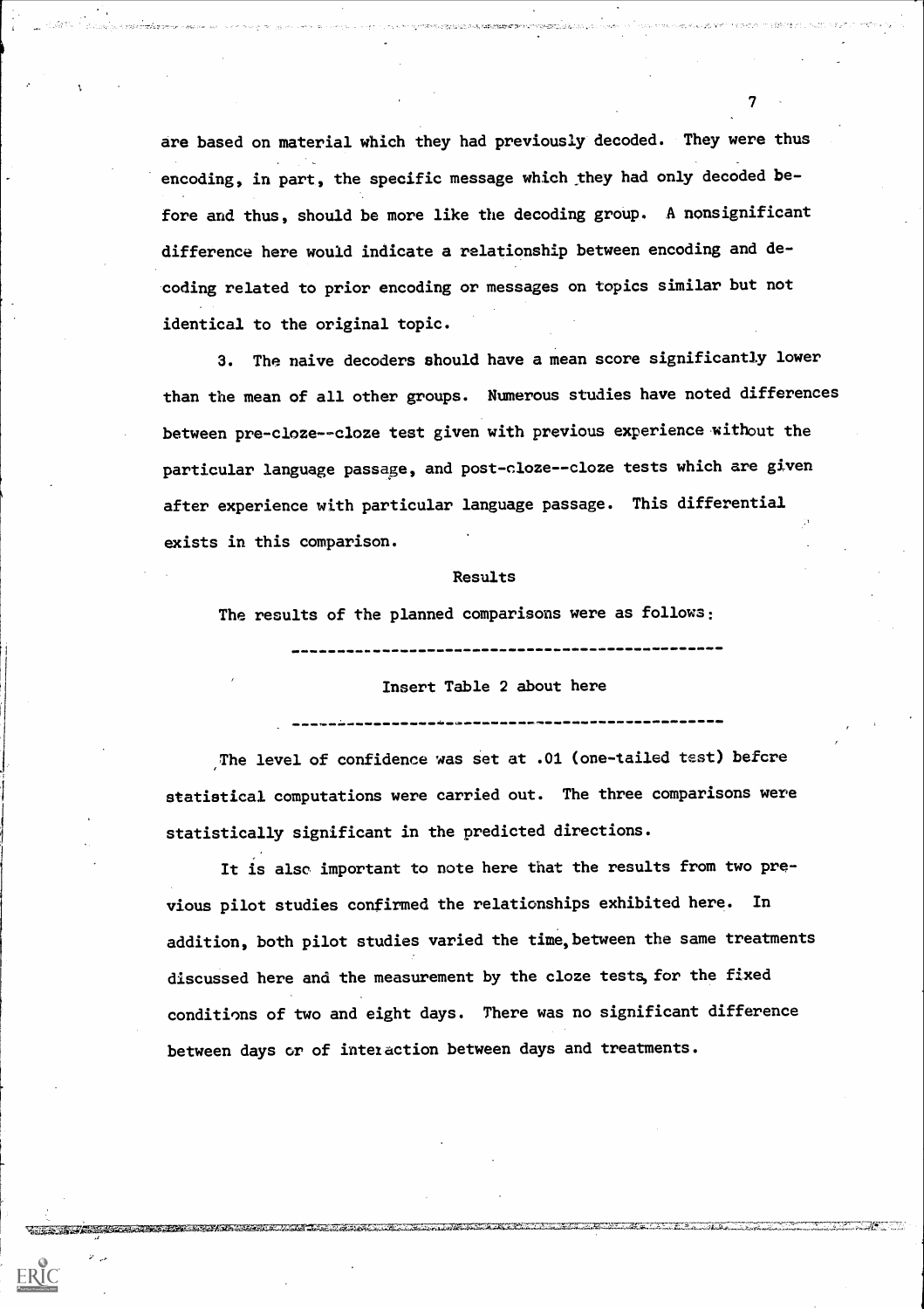### Discussion

When the subject sees his production in the reading display, he receives his own message by his "language" cue system. If length of the message is beyond the span of his immediate memory he must use the same system to reduce uncertainty that he uses for messages which he did not produce. The message, however, a product of his nervous system is more predictable in its more variant aspects i.e. those parts which are most uncertain,because the structure of "markers" and lexical selection restrictions are more congruent with the form of the display, than they would be in a non-producer of the language.

The producer does not reproduce, exactly, his own prior production however. As destination of his own message he does not have identical internal states with those under which he produced the message. He has a degree of uncertainty, therefore, about what he has produced.

The fact that the producer does not reproduce his own production exactly indicates that the producer cannot communicate with himself precisely, at least not, when parts of his original encodings are destroyed. That is, supposedly, if a producer views substantial parts of his own language production and his productive and interpretive codings were one-to-one transductions, there is no obvious reason he (the producer) could not repeat his original production verbatium.

It is demonstrated here that predictability of missing elements in a language passage is increased when a subject is source of a message as well as destination. Predictability is not perfect however. Reconstruction of the original message is, on the average, 86%. In

**The Commission of the Commission of the Commission of the Commission of the Commission of the Commission of the** 

ERIC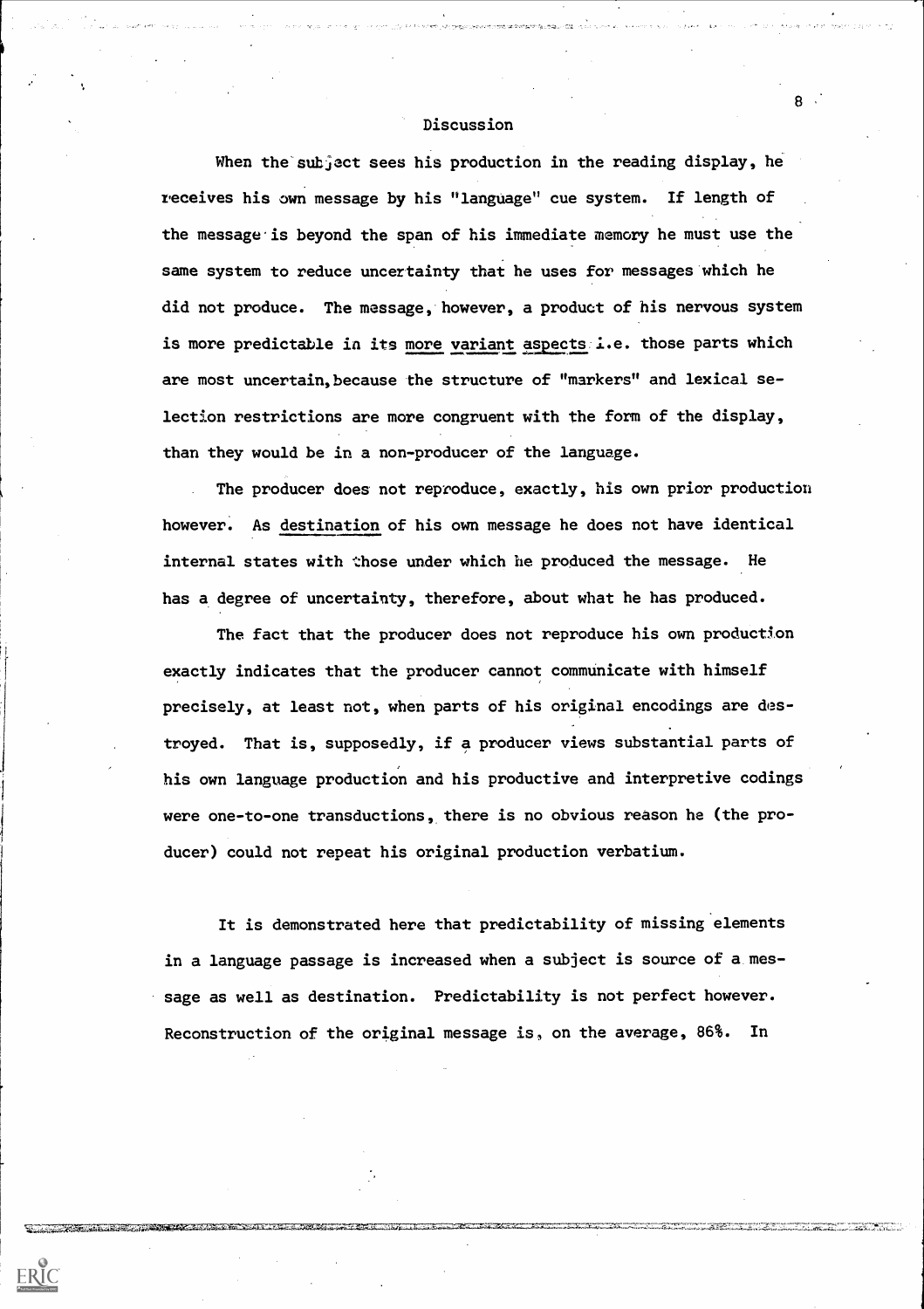other words, at least, the signal system of the language maintains a degree of variability when transmission is entirely within the organism.

Predictability of missing elements in a language passage is increased when a subject is the destination of a message, parts of which he later attempts to encode, but there is less reconstruction as compared to the original encoder, reencoding. Here, after two days, reconstruction is down to 70%. The reconstruction of the "pre-cloze" tests was about 60%.

Memory differentials do not seem to be a factor in predictions covering the periods of time studied. Though in all three studies, subjects were instructed to remember, as they would be tested later, in both pilot studies, there was no difference in recall from two to eight days, nor was there interaction between treatments and recall. The low difficulty of the TAT stories might be a factor here. Nevertheless under these conditions no "memory" loss over time is exhibited.

If the difference between the encoders and the decoders it a true one, the prior sturcture of the communication system itself must determine the differential between encoders and decoders. In the encoder, it would seem, the hierarchy of language elements exhibit a more stationary characteristic over time. That is, identical context leads more probably to the same response as before. The decoder who is asked to encode parts of a previous encoding of another person does not have the same probabilities of supplying a particular signal in a particular language context which the original encoder would supply. The implication is that the characteristic which allow the encoder to ree code parts of his message more precisely than a decorder attempting

ERIC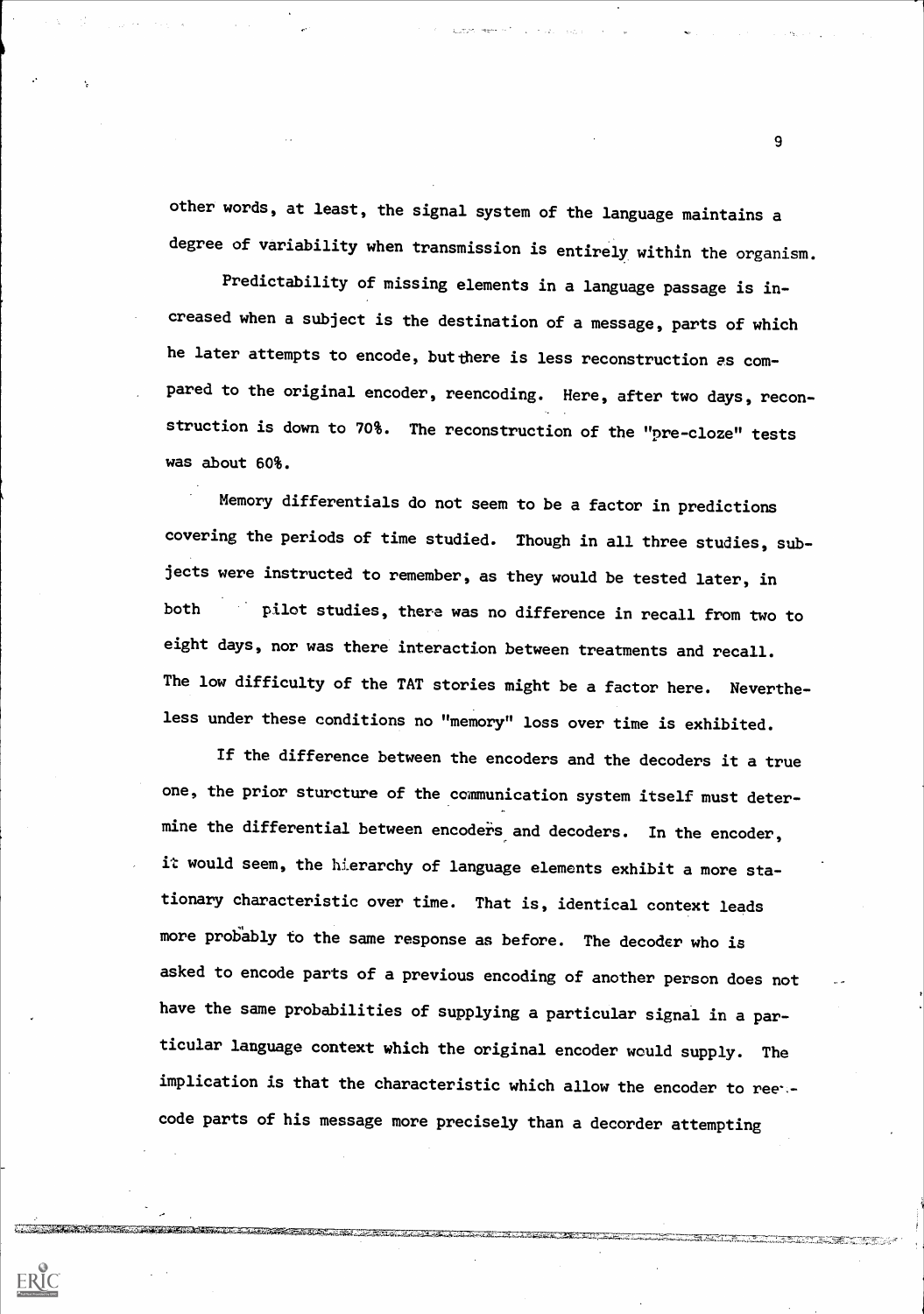the same reconstruction is the individual probabilities of response. On the other hand there is much more agreement than disagreement.

An interesting question here is, "what happens to 'meaning' under these circumstances." If two individuals respond to the same language signals in different manners this implies that psychologically the two individuals derive different messages, to some degree, from this particular signal. Communication under . these conditions would be very different from an electronic system for every message would only convey an approximate meaning.

ERIC

 $1<sub>o</sub>$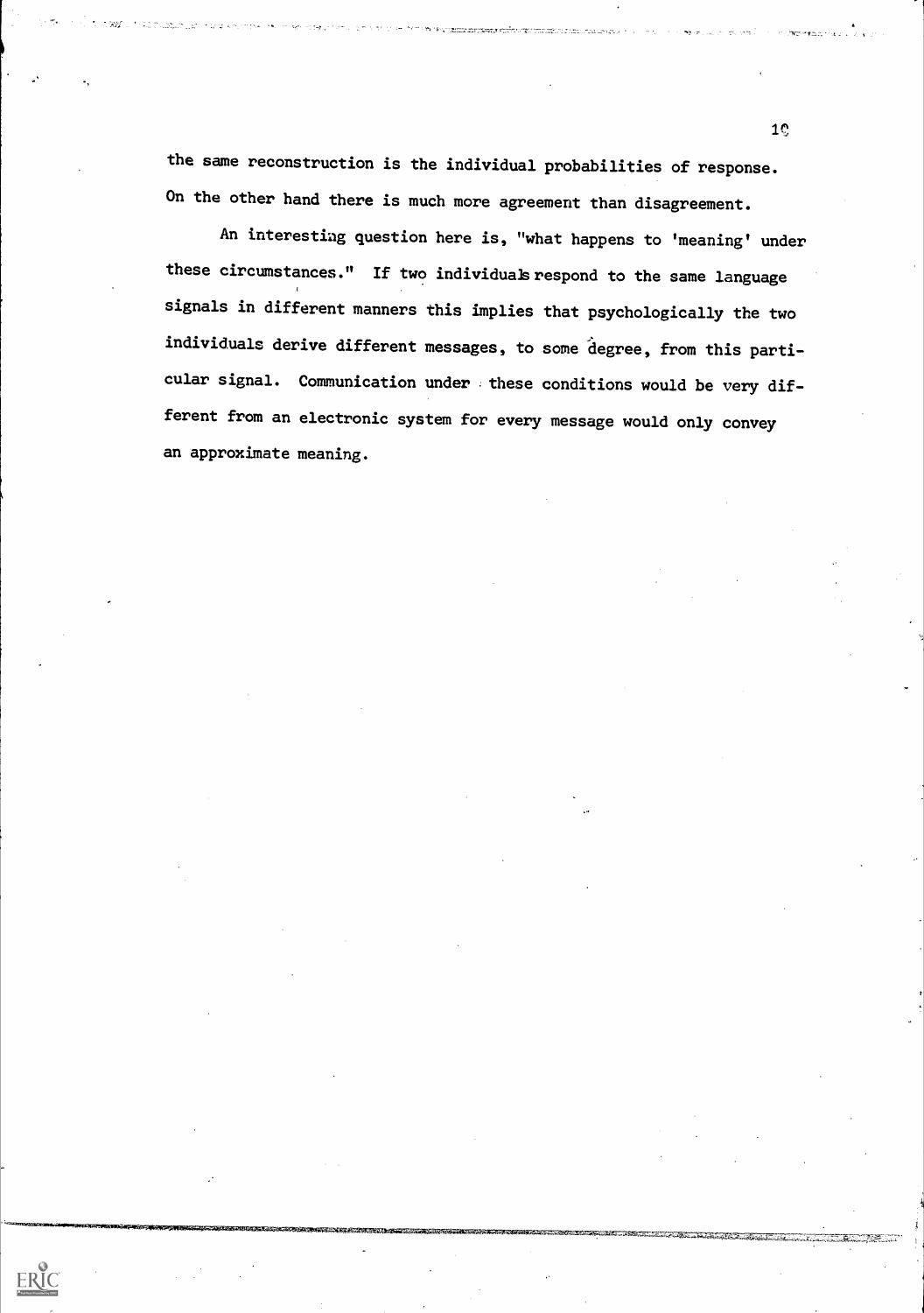## Reference

 $ERIC$ 

Richards, I. A. "Poetic Process and Literary Analysis," Style in Language, T. Sebeok (ed.). N.Y.: Technological Press of MIT and John Wiley, 1960.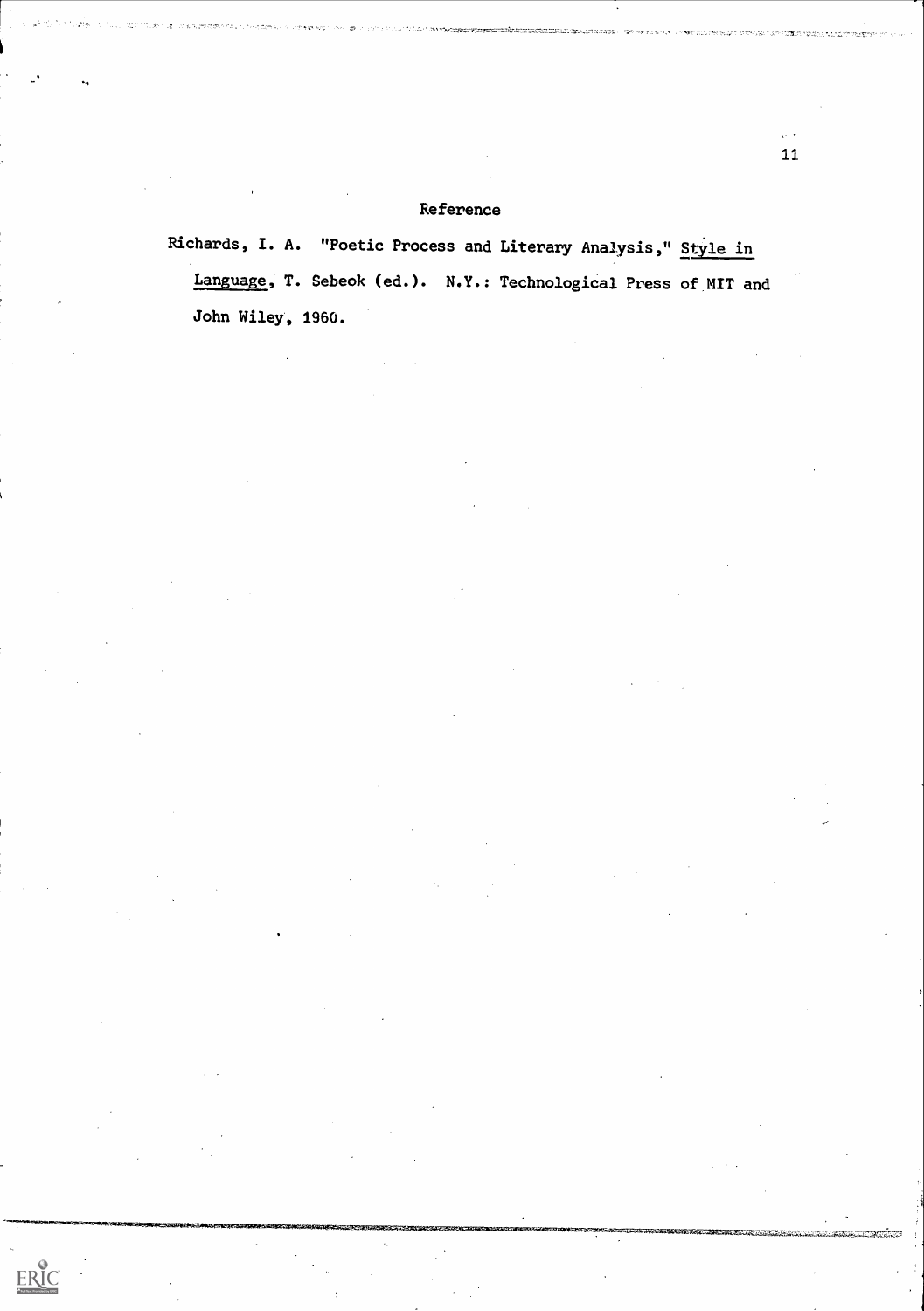| Comparisons    | Encoding | Decoding | Irrelevant<br>Encoding-Decoding | Naive<br>Decoding<br>IV |  |
|----------------|----------|----------|---------------------------------|-------------------------|--|
|                |          |          | III                             |                         |  |
| 1              |          | $-1$     | 0                               | 0                       |  |
| $\overline{2}$ | $-1/2$   | $-1/2$   | 1                               | $\mathbf 0$             |  |
| 3              | $-1/3$   | $-1/3$   | $-1/3$                          |                         |  |

 $\sim 10$ 

 $\mathcal{L}(\mathcal{A})$ 

 $\sim$   $\sim$ 

 $\bar{\mathcal{A}}$ 

 $\sim$ 

 $\mathcal{F}_{\mathcal{G}}$ 

 $\bar{\beta}$ 

 $\sim 1$ 

 $\sim 40\,$  km  $^{-1}$ 

 $\mathcal{A}^{\mathcal{A}}_{\mathcal{A}}$  ,  $\mathcal{A}^{\mathcal{A}}_{\mathcal{A}}$ 

 $\sim 10^6$ 

a tha bhun tha an chuidh an chuidh an chuidh an chuidh an chuidh an chuidh an chuidh an chuidh an chuidh an chuidh

 $\langle \cdot, \cdot \rangle$ 

 $\sim$ 

 $\label{eq:2.1} \frac{1}{\sqrt{2}}\sum_{i=1}^n\frac{1}{\sqrt{2}}\sum_{i=1}^n\frac{1}{\sqrt{2}}\sum_{i=1}^n\frac{1}{\sqrt{2}}\sum_{i=1}^n\frac{1}{\sqrt{2}}\sum_{i=1}^n\frac{1}{\sqrt{2}}\sum_{i=1}^n\frac{1}{\sqrt{2}}\sum_{i=1}^n\frac{1}{\sqrt{2}}\sum_{i=1}^n\frac{1}{\sqrt{2}}\sum_{i=1}^n\frac{1}{\sqrt{2}}\sum_{i=1}^n\frac{1}{\sqrt{2}}\sum_{i=1}^n\frac$ 

 $\sim$ 

 $\label{eq:2.1} \frac{1}{\sqrt{2}}\int_{\mathbb{R}^3} \frac{1}{\sqrt{2}}\left(\frac{1}{\sqrt{2}}\right)^2\left(\frac{1}{\sqrt{2}}\right)^2\left(\frac{1}{\sqrt{2}}\right)^2\left(\frac{1}{\sqrt{2}}\right)^2.$ 

<u> 1999 - James Andrews Barnstein, margaret and an group and a strong and a strong and a strong and a strong and </u>

 $\mathcal{A}$ 

 $\bar{\mathbf{r}}$ 

 $\ddot{\phantom{a}}$ 

 $\sim$ 

 $\sim$ 

 $\bar{\alpha}$ 

 $\sim$   $\sim$ 

 $\sim$ 

# Weights for Orthogonal Comparison of Means

Table 1

ings in 2

.<br>ಇತ್ತಾರ ಬಗ್ಗೆ

 $ERIC$ 

 $\sim$   $\sim$ 

 $\sim$   $\sigma$ 

 $\varphi'$